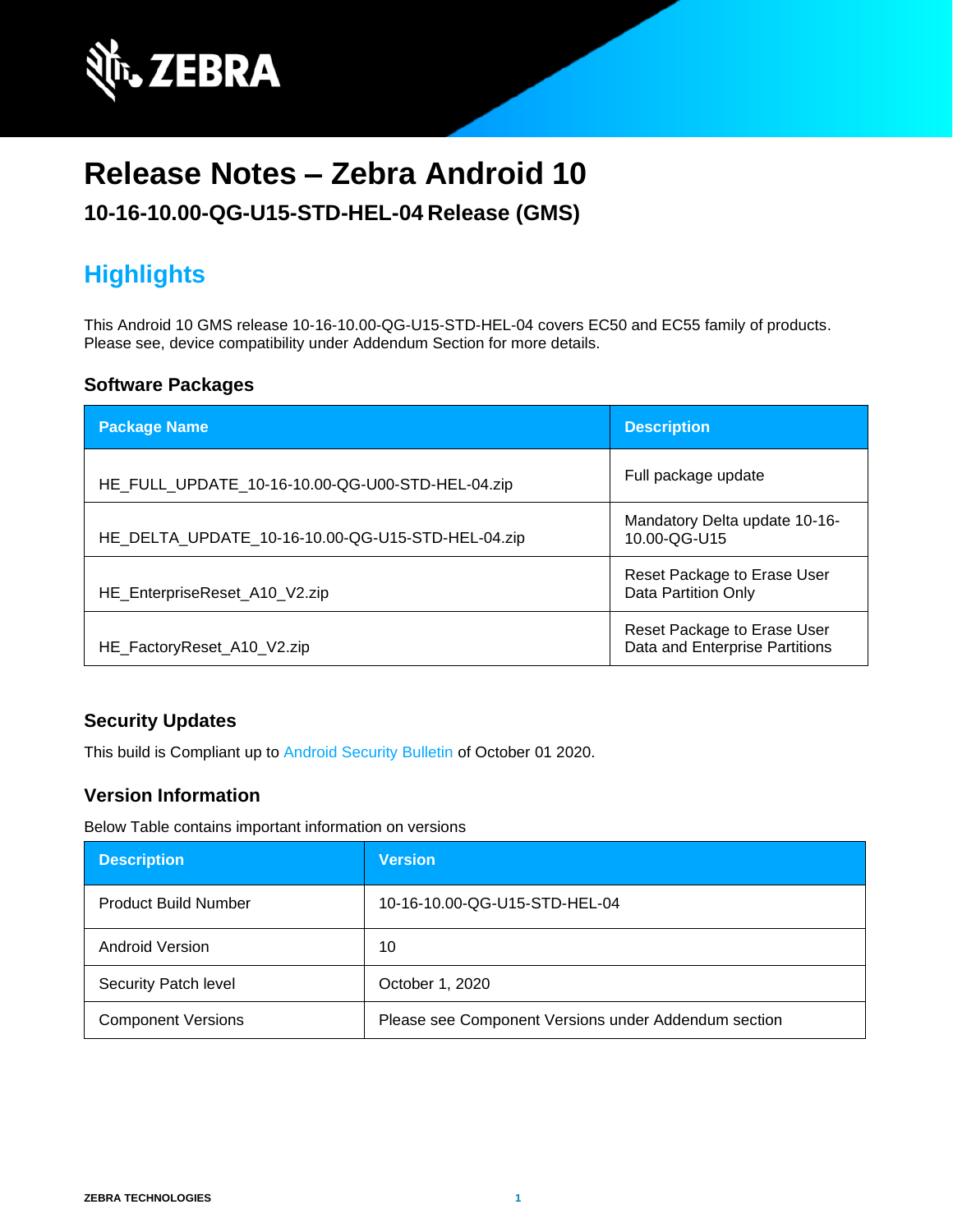

### **Device Support**

The products supported in this release are EC50 and EC55 family of products. Please see device compatibility details under Addendum Section.

### **Usage Notes**

• None

### **Known Constraints**

- Picture quality of the image taken with 'Night Mode' in low-light conditions is poor.
- Trigger Modes: Presentation Read Mode is preferred over Continuous Read Mode. If using Continuous Read mode, use a lower illumination brightness setting (e.g. 2) to ensure the scanner can work without interruption.
- "Red Eye Reduction" feature disables the camera flash in the device. Hence, to enable the camera flash please disable the 'Red Eye Reduction' feature.
- EMM does not support agent persistence in OS dessert downgrade scenario.
- Reset packages of Oreo and Pie should not be used on devices running with A10 software.
- In-order to avoid any inconsistencies in Settings UI it is recommended to wait for a few seconds after the device boots up.
- Transparent blue overlay in camera view –numeric, character or ENTER key presses in camera view will make this blue overlay appear. The camera is still functional; however, the view is covered with the blue overlay. To clear this, press the TAB key to move the control to a different menu item or close the camera app.
- In case of an OS upgrade from a s/w version having higher security patch level to a s/w version having lower security patch level, user data will be reset.
- Unable to scan remote company network using ES file explorer over VPN.
- On a device with Android lock screen password/PIN set and no Google account configured and enterprise reset is configured with 'skip setup wizard' (SUW) option, if admin performs an enterprise reset then the setup wizard will not get skipped automatically. SUW will not get skipped by scanning StageNow barcode either.

### **Important Links**

- [Installation and setup instructions](https://www.zebra.com/content/dam/zebra_new_ia/en-us/software/operating-system/helios/a10-os-update-instructions.pdf) (if the link does not work please copy It to browser and try)
- [Zebra Techdocs](http://techdocs.zebra.com/)
- **[Developer Portal](http://developer.zebra.com/)**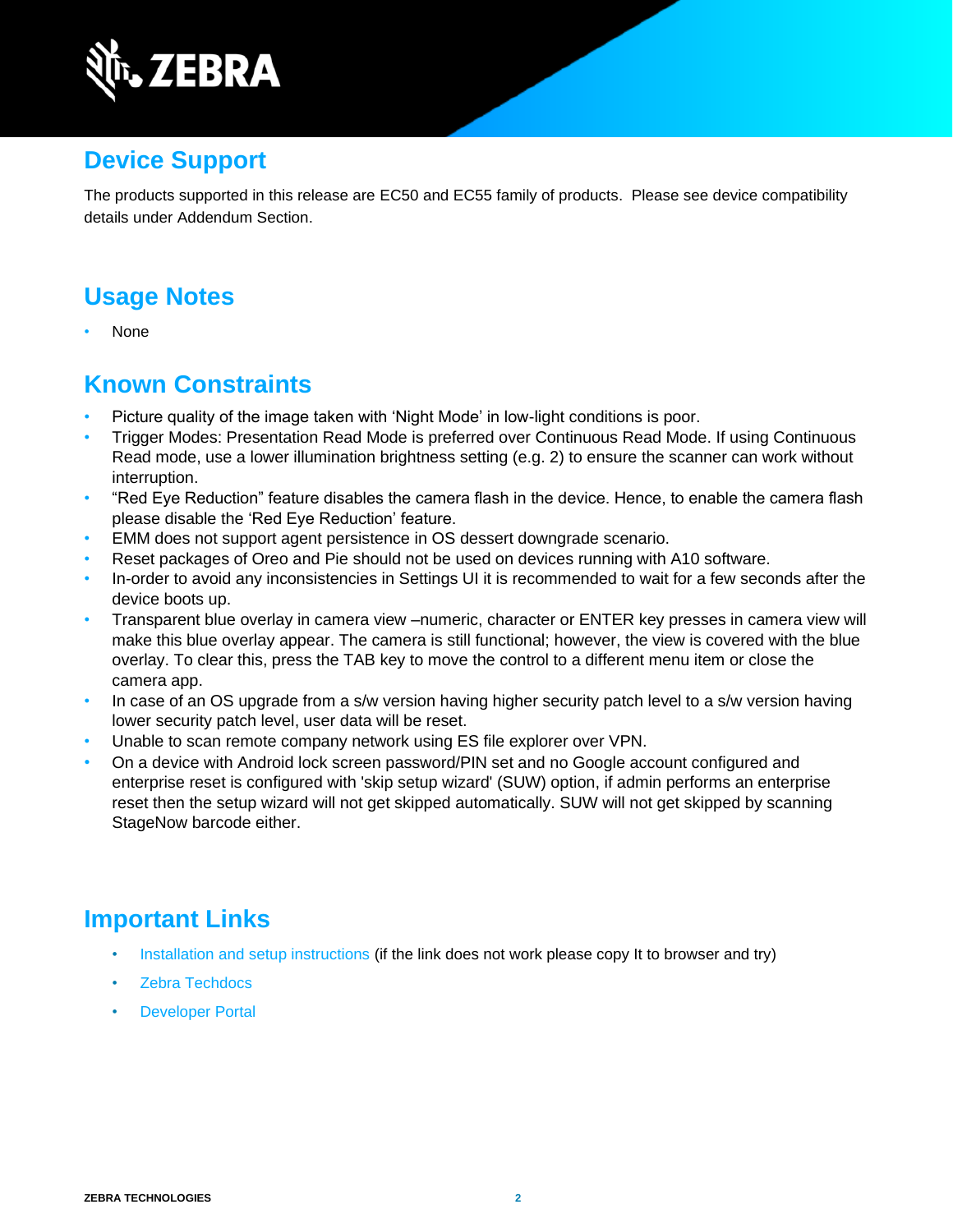

## **Addendum**

#### **Device Compatibility**

This software release has been approved for use on the following devices.

| <b>Device</b><br><b>Family</b> | <b>Part Number</b>                                                           |                                                                              | Device Specific<br><b>Manuals and Guides</b> |
|--------------------------------|------------------------------------------------------------------------------|------------------------------------------------------------------------------|----------------------------------------------|
| EC50                           | EC500K-01B132-NA<br>EC500K-01B242-NA<br>EC500K-01B243-NA<br>EC500K-01D141-NA | EC500K-01B243-A6<br>EC500K-01D141-A6<br>EC500K-01B132-A6<br>EC500K-01B242-A6 | EC50                                         |
| EC55                           | EC55BK-21D141-A6<br>EC55BK-11B132-A6                                         | EC55BK-21B242-A6<br>EC55BK-21B243-A6                                         | EC <sub>55</sub>                             |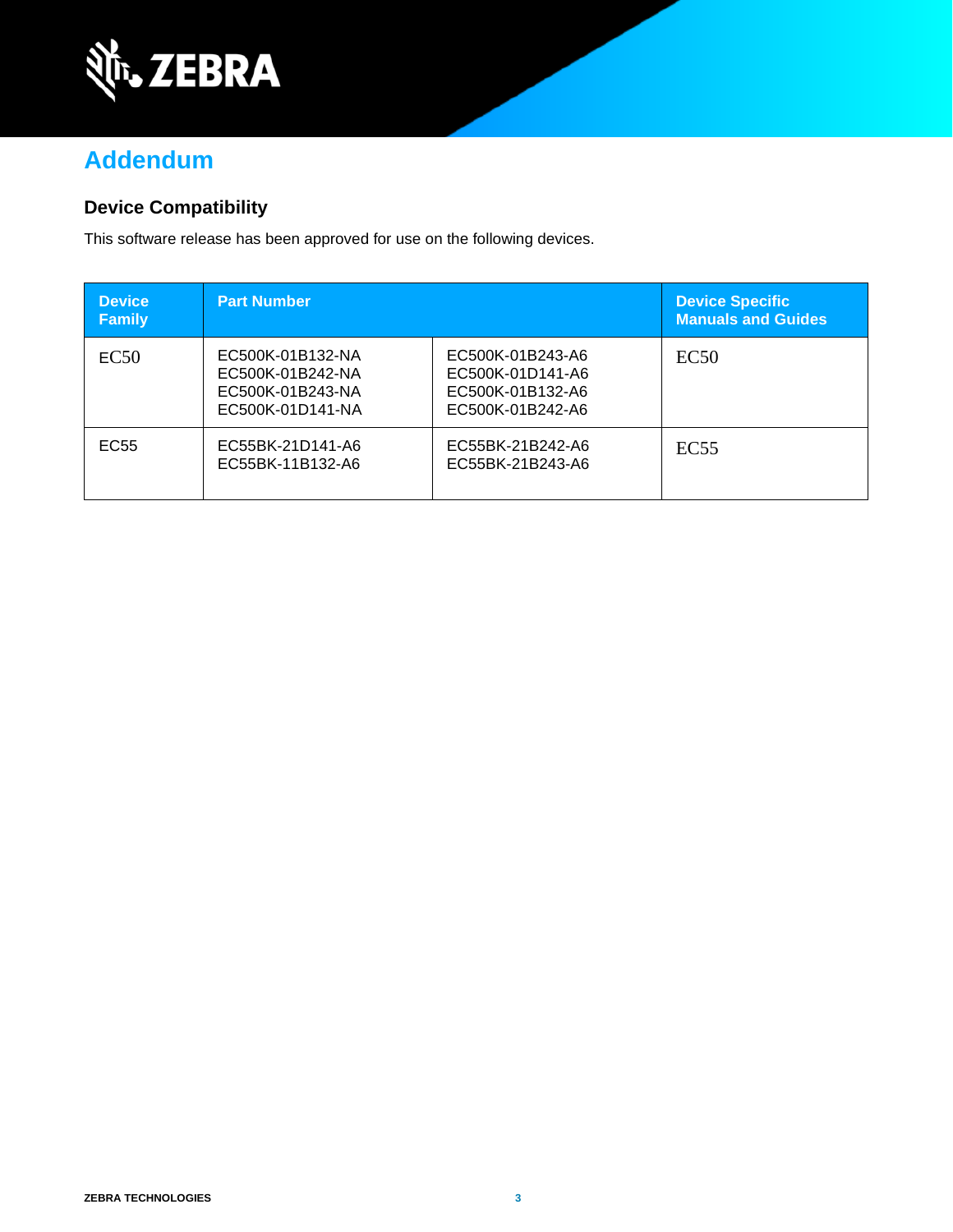

#### **Component Versions**

| <b>Component / Description</b>    | <b>Version</b>                        |
|-----------------------------------|---------------------------------------|
| Linux Kernel                      | 4.4.205                               |
| AnalyticsMgr                      | 2.4.0.1254                            |
| Android SDK Level                 | 29                                    |
| Audio (Microphone and Speaker)    | 0.29.0.0                              |
| <b>Battery App</b>                | 1.1.7                                 |
| <b>Bluetooth Pairing Utility</b>  | 3.18                                  |
| Camera                            | 2.0.002                               |
| DataWedge                         | 8.2.60                                |
| <b>EMDK</b>                       | 8.2.4.2804                            |
| <b>Files</b>                      | 10                                    |
| License Manager and License Agent | version 4.1.1 and version 4.1.0.4.0.0 |
| <b>MXMF</b>                       | 10.2.0.34                             |
| <b>NFC</b>                        | NFC_NCIHALx_AR18C0.a.3.0              |
| OEM info                          | 9.0.0.226                             |
| <b>OSX</b>                        | QCT 100.10.5.54                       |
| RXlogger                          | 6.0.4.0                               |
| <b>Scanning Framework</b>         | 28.5.8.0                              |
| StageNow                          | 5.0.0.1                               |
| <b>WLAN</b>                       | FUSION_QA_2_1.3.1.012_Q               |
| Zebra Bluetooth                   | 3.4                                   |
| Zebra Data Service                | 10.0.2.1001                           |